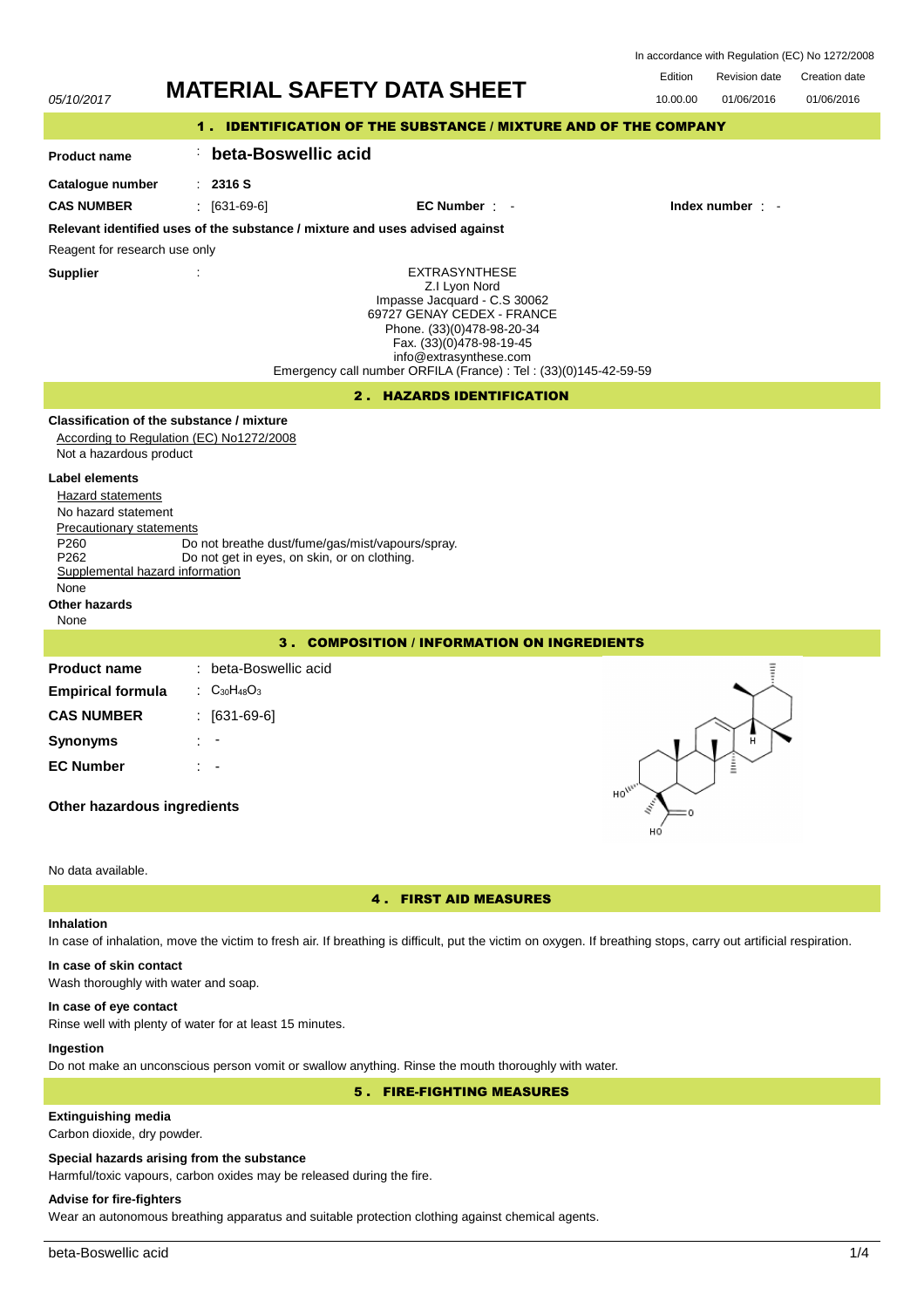#### 6 . ACCIDENTAL RELEASE MEASURES

#### **Personal precautions**

Use personal protective equipment. Evacuate the personnel from the contaminated zone. Ensure adequate ventilation.

#### **Environnemental precautions**

Keeping away from drains, surface and ground waters.

#### **Methods and materials for containment and cleaning up**

Clean up without creating dust and place in adapted and sealed containers for elimination. Wash the contaminated aera with water and soap. Confine washing water and dispose of it complying with the local regulations. After cleaning, quickly eliminate traces of water with a product absorbing liquids (for example : sand, sawdust, universal binder, Kieselguhr).

## 7 . HANDLING AND STORAGE

## **Precautions for safe handling**

Avoid formation of dust. Avoid contact with skin and eyes. During handling, wear suitable personal protective equipment (see section 8). Follow the normal measures for preventive fire protection.

**Specific handling** No data available.

**Specific end use(s)**

# No data available

## **Conditions for safe storage, including any incompatibilities**

Store in a cool well-ventilated place. Keep container tightly closed in a dry place away from light.

Store at <+8°C

#### 8 . EXPOSURE CONTROL/PERSONAL PROTECTION

# **Respiratory protection**

Wear imperatively an appropriated mask/respirator, tested and approved by standards such as NIOSH (US) or CEN (EU).

#### **Hand protection**

Handle with protective gloves. The selected gloves have to satisfy the specifications of EU Directive 89/686/EEC and the standard EN 374 derived from it.

## **Eye protection**

Wear safety glasses.

## **Skin protection**

Wear suitable protective clothing according to the quantity and the level of activity of the substance at the workplace.

|                                                       | <b>9. PHYSICAL AND CHEMICAL PROPERTIES</b> |  |
|-------------------------------------------------------|--------------------------------------------|--|
| Information on basic physical and chemical properties |                                            |  |
| Physical state                                        | : Powder                                   |  |
| Color                                                 | : White to beige coloured                  |  |
| Solubility in                                         | : No data available.                       |  |
| Melting point                                         | : No data available.                       |  |
| Initial boiling point                                 | : No data available.                       |  |
| Flash point                                           | : No data available.                       |  |
| рH                                                    | : No data available.                       |  |
| Partition coefficient: n-octanol/water                | : No data available.                       |  |
| Auto-ignition temperature                             | : No data available.                       |  |
| Decomposition temperature                             | : No data available.                       |  |
| Viscosity                                             | : No data available.                       |  |
|                                                       |                                            |  |

## **Other information**

No data available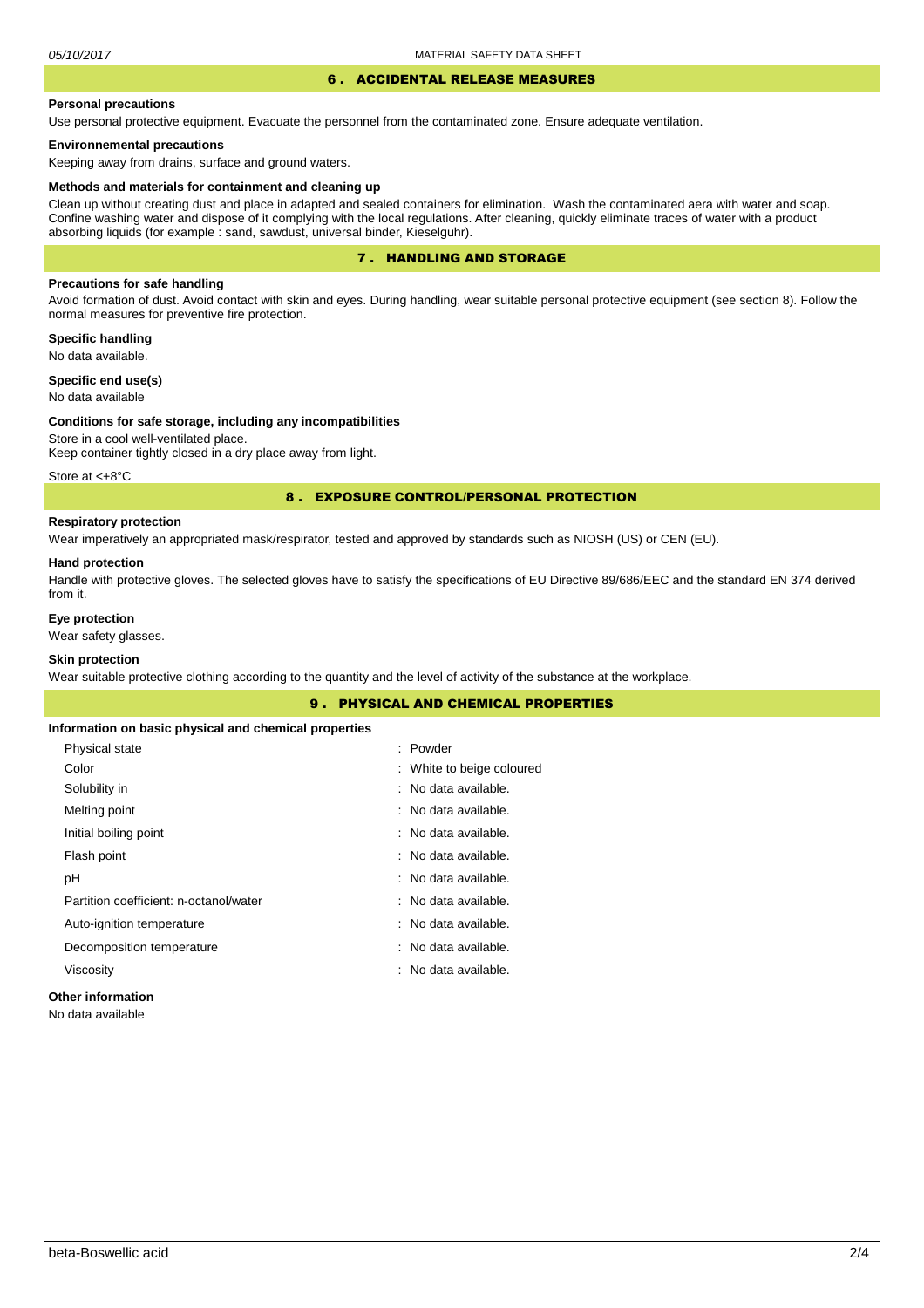#### 10 . STABILITY AND REACTIVITY

## **Reactivity**

No data available.

#### **Chemical stability**

Stable under recommanded storage conditions.

#### **Possibility of hazardous reactions**

No hazardous reactions during storage and handling complying with the instructions.

**Conditions to avoid**

No data available.

**Incompatible materials**

No data available.

## **Hazardous decomposition products**

No hazardous decomposition products if the instructions for handling and storage are respected. During high overheating of the substance or during a fire, hazardous decomposition products may be produced.

## 11 . TOXICOLOGICAL INFORMATION

#### **Acute oral toxicity**

No data available.

# **Acute dermal toxicity**

No data available.

#### **Acute inhalation toxicity**

No data available.

#### **Skin Corrosion**

No data available.

#### **Skin Irritation**

No data available.

# **Serious Eye Damage**

No data available.

# **Eye Irritation**

No data available.

#### **Respiratory Sensitisation**

No data available.

#### **Skin Sensitisation**

No data available.

#### **Germ Cell Mutagenicity**

No data available.

#### **Carcinogenictiy**

No data available.

## **Reproductive Toxicity**

No data available.

#### **Specific Target Organ Toxicity - Single Exposure**

No data available.

#### **Specific Target Organ Toxicity - Repeated Exposure**

No data available.

#### **Aspiration Hazard**

No data available.